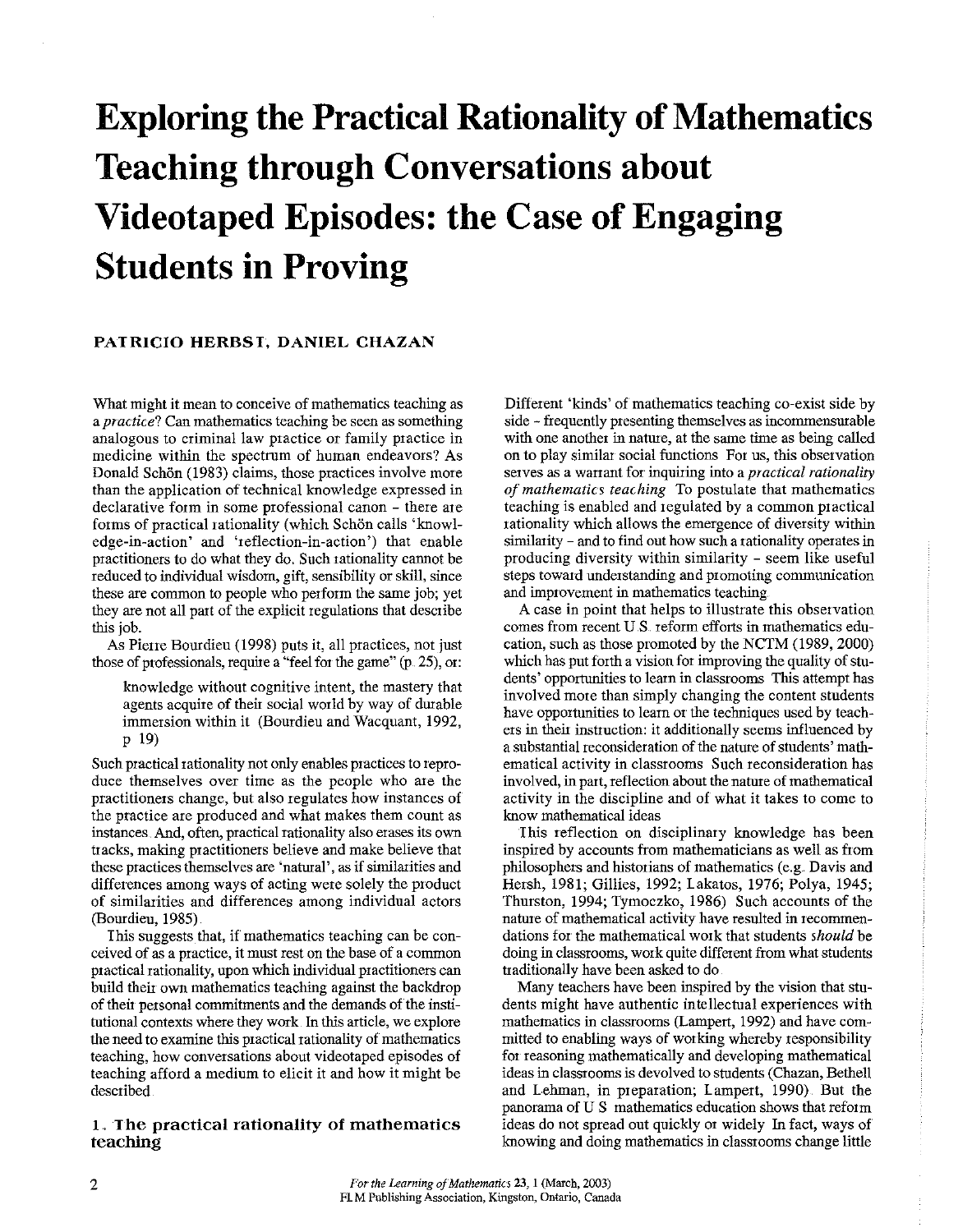and slowly, sometimes only cosmetically. (In the context of Californian reforms, see Cohen, 1990; Heaton, 1992; Remillard, 1992) Small numbers of enthusiasts co-exist with large numbers of others who seem to ignore or even oppose the possibilities opened by the reform recommendations

As an observer witnesses the various kinds of mathematical activity that obtain in most classrooms, questions atise that relate to the co-existence of and communication across 'kinds' of teaching (e.g. 'reform' and 'traditional'). Reformers tend to use a language of vision as they seek to convince practitioners of the need to change and provide them with the requisite knowledge to improve classroom teaching Despite out endorsement of that vision, we recognize that real communication across 'kinds' of teaching gets muddled when the presumption is that differences are due to the lack of knowledge or paucity of vision of one camp

We contend that school mathematical activity is shaped by the various (institutional, situational, epistemological, temporal, material) contexts where it unfolds (see Chevallard, 1991; Popkewitz, 1988) as much as it is shaped by the individual characteristics of the agents who facilitate it There is consequently a need to devise ways of inquiting into how that play of agency and structure allows (and perhaps produces) vety different 'kinds' of mathematics teaching which are evidently altemative, viable ways of doing the work 'The object of such inquity is what we ate calling the practical rationality of mathematics teaching

## A case: the place of proof in the mathematical activity of **geometry classrooms**

One particular domain where there is a visible need to understand the diversity of viable practices concerns the place of ptoof in the mathematical activity of geometry classtooms In regard to the role that reasoning and proof both do and migbt play in mathematics classrooms, the work of Inne Lakatos (1976) has been a somce of enlightenment and wonderment for mathematics educators. He gives a relational definition of proof as that which mathematicians of a given time might accept as a fitting way of reducing a problem to a collection of more elementary lemmas, whose truth is understood by the audience Lakatos' exploration of his claim that there is a *logic* of mathematical discovery suggests that proof plays a fundamental role in bringing mathematical concepts into existence. Proving a nalve conjecture develops the need for concepts, provides the means to calibrate and decide among putative definitions, affords choices for postulates and suggests how to improve both the conjecture and the proof - and even what a theorem should state in order to become true

Partly in response to that awareness, the NCIM's (2000) *Principles and Standards* have recommended a privileged place for reasoning and proving They argue that:

Reasoning and proof should be a consistent part of students' mathematical experience in prekindergarten through grade 12 [. . and envision that such work help students] see and expect that mathematics makes sense (p. 56)

Yet, as regards the place that proof occupies in mathematical activity, comparatively few classrooms offer

qualities similar to those that Lakatos attributes to the work of mathematicians (e g see the practices described in Chazan, 1995). In the experience of most American students, proof occupies a far more restricted place, limited to theit high-school geometry course where it plays a role that has little to do with coming to know. 'Doing proofs' in geometry often implies carrying out a deduction from given premises to a known conclusion, justifying every intermediate 'statement' by a legitimate 'reason' (a previously studied theorem, postulate or definition - see Herbst, 2002b) The informational value of or theoretical interest in the propositions that students prove is often low and unimportant in comparison with the pmpose of providing practice in sequential, deductive reasoning (see also Weber, 2002)

Hence, as we think about what it takes for proof to play the role of tool for developing knowledge in the mathematics class, we are also mindful that such a question needs to be formulated against the backdrop of an existing, viable custom of 'doing proofs' In that context, we ask, wbat is the practical rationality that underlies how teachers engage and might engage students in proving? And also, how would such practical rationality allow or prevent proof playing a broader role, not just as a formal device to verify truth but also as a substantial device to find out what makes sense? As we discuss what the practical rationality of mathematics teaching means and how one might elicit this rationality, we come back to the case of proof in school mathematics to find examples for those more genetal ideas

#### What could be meant by a practical rationality of math**ematics teaching?**

The need for reasoned communication and understanding about issues like the place of proof in school mathematics, across 'kinds' of teaching, illustrates the value of conceiving of a rationality that underlies all practices of teaching mathematics in school classrooms Such rationality is often implicit and characterizes the regulatory mechanisms of practice as a system that socializes its members into ways of thinking and doing adapted to the work they are expected to undertake lastly, it enables individual practitioners to resemble as well as differ from each other in how they invest the personal assets, knowledge and commitments they bring to the work they are required to do

This practical rationality implicates the objective characteristics of the position of 'mathematics teacher', as well as the commitments and knowledge that individual practitioners bting into play in such positions We thus suspect that such rationality is constituted by elements that are specific to the ptactice of teaching mathematics in school institutions. It is important to understand theoretically how this rationality works to create and maintain stability in mathematics teaching. Indeed, it may help us understand how the shared sense is created among practitioners that it is possible to speak of one such practice ('teaching mathematics') as different from other, related but different practices (such as 'teaching history' or 'doing mathematics').

To examine the nature of such a rationality is not only helpful as a way to envision what a practitioner's language would need to be like if it were to support reasoned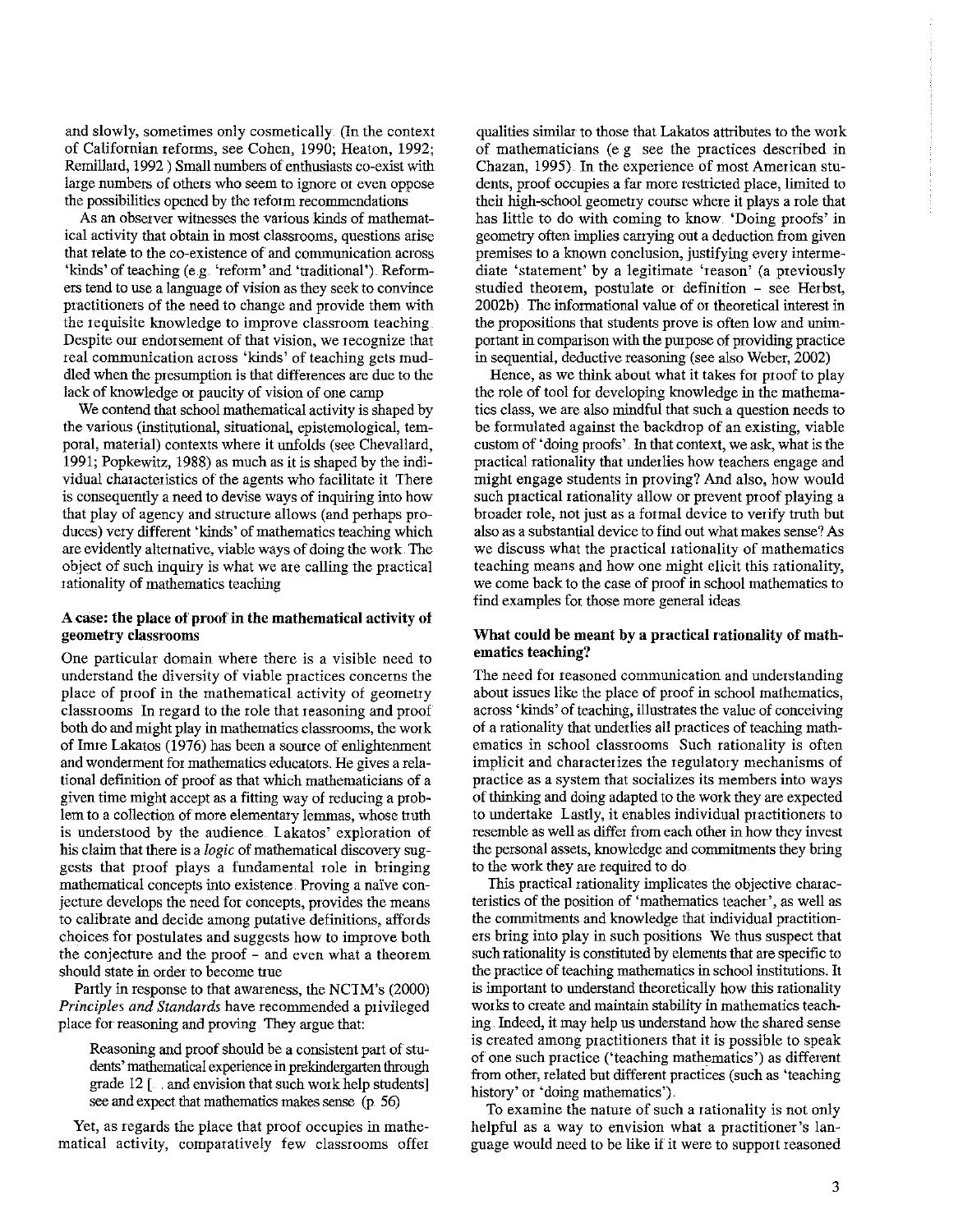communication across, as well as honest tepresentation within, 'kinds' of teaching An understanding of such a rationality can also help explain why some recommendations for change are perceived as feasible by ptactitioners, whereas others are seen as unlikely and perhaps yet others still viewed as outrageous. It can also help explain why some recommendations for change enable teachers to develop authentic student opportunities to leatn mathematics, whereas others are implemented in ways that conspire against the rationale behind their suggestion. Such an understanding is crucial to foreseeing how particular aspects of pushes for change may get disseminated into the practice, as well as to predict how practitioners will likely position themselves in relation to their colleagoes as a result of the 'kinds' of teaching in which they engage

In this article, we present and exemplify the conceptual underpinnings of a methodology for eliciting elements of a practical rationality of mathematics teaching. Practitioners' conversations about videotaped episodes of teaching practice, when they are set up in patticular ways, can become natural windows into this rationality. Those conversations may conjure specific elements which rendet visible how they function to create a shared sense of participating in a unique practice on the part of mathematics teachers. We use instances from a study that implements this conceptual approach for data collection to illustrate how we describe the ptactical rationality of mathematics teaching with tespect to one particular aspect of the practice of teaching geometry: engaging students in proving

## 2. Conversations about videotaped classroom episodes

The increased availability of video technology has enabled researchers to focus on videotaped episodes of classrooms to understand better various aspects of mathematics teaching and learning. In particular, the examination of videotaped records of practice from diverse perspectives has become a widespread tool in research on teaching. For instance, Lampert and Ball (1998) use extensive video records of teaching practice in elementary teacher education in order to elicit implicit knowledge about teaching that pre-service teachers have acquired through their direct experiences as students in school Furthermore, these records of practice have been used by scholars of teaching seeking to understand what it takes to teach mathematics in a way that responds to particularly interesting sets of commitments, such as using problems as vehicles to teach about mathematical ideas (Lampert, 2001; see also Ball, 1993; Ball and Bass, 2000)

Videotape episodes have also become common as instruments and probes for communication among teachers, educators and researchers. For example, Nemirovsky *et al* (2001) have developed the notion of a 'videopaper' as an insttument that permits better communication between researchers and teachers on issues of student learning. In communication around episodes featured in a videopaper, participants often treated the episode as data, grounding descriptions and interpretations of specific actions in the episode (e.g. what student  $X$  was thinking when he did  $Y$ ). Such interest in the use of video technology to understand the work of teaching has been fuelled by the usefulness

of videotape records to display the diversity of teaching practices found by international comparisons (e.g. Stigler and Hiebert, 1999)

Arguments about the need to build a knowledge base for teaching on the practices of teaching point clearly to the potential of using video episodes in similar ways for accumulating and disseminating such knowledge (Hiebert, Gallimore and Stigler, 2002) All of those uses place an emphasis on the videotape as record and on the situation of viewing videotapes (individually or in groups) as a means for developing an understanding of the meaning of the actions recorded. Videotaped records have thus served various objects of study (teaching, learning or the knowledge of the professional community) and purposes (research, communication or teacher education)

In our own work of understanding mathematical activity in classrooms and educating secondary teachers, both of us have often used video records in ways similar to those described above. Through reflecting on and comparing those uses, we have become aware of how useful the situation in which practitioners are confronted with video episodes to elicit what we have been calling their practical rationality is. In what follows, we show how we think about those situations that confront practitioners with episodes as we design sessions for the collection of empirical data to study the practical rationality of mathematics teaching. To show how these general considerations play out in practice, we work out an example that comes from Herbst's research agenda

## A methodological problem in studying how teachers engage students in proving

Herbst's research is focused on understanding the connections between the place allocated to reasoning and proof in geometry classrooms and the conditions and constraints that teachers juggle with as they facilitate students' development of geometric knowledge (Chazan, 1990, reflects an attempt to intervene in this system.) Herbst (2002b) has shown how the expectation that teachers teach 'proof' to students developed historically, imposing demands on the work that teachers do to create and manage opportunities for students to 'do proofs' Herbst (2002a) bas used video records of practice to investigate the actual work of the teacher engaging students in proving In doing that work, he has taken the stance of an observer who looks for how objective structures - in this case, the need to negotiate a viable didactical contract for proof (Brousseau, 1997) - condition the actions of teaching

To complement this work, questions remain to be explored that require some attention to the subjective experience of the actors, the particular awareness that makes sense fat teachers to invest as they engage students in proving. What dispositions do teachers normally hold as they engage students in proving? How do those dispositions make these practices (that an observer might see as conditioned by the didactical contract for proof) appear as normal and natmal to practitioners? These questions, and better understandings of how issues of agency and sense-making mingle with structural conditions and constraints, might help explain why existing practices of proving remain in place in high-school geometry and what it might take to change them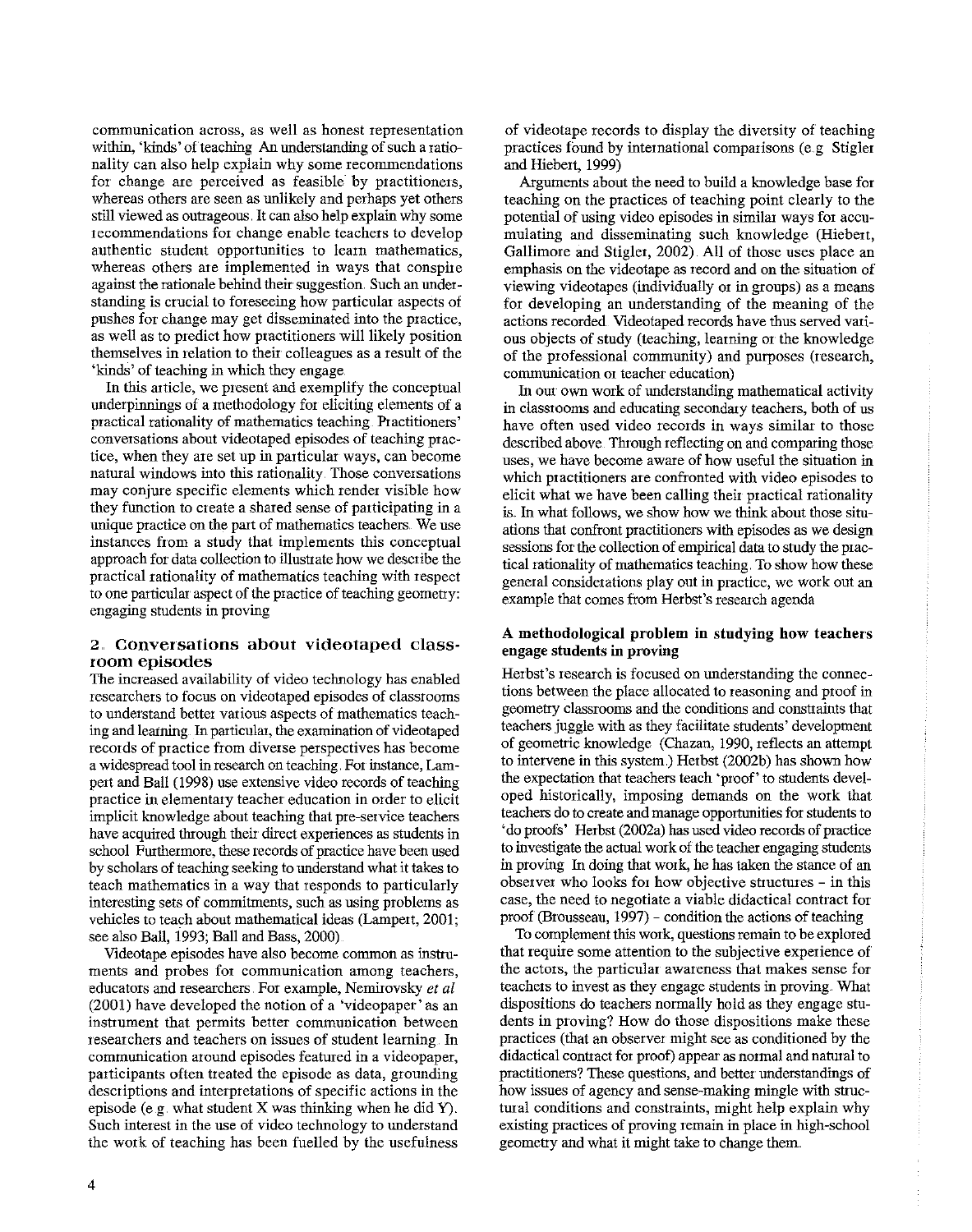In trying to implement such a research agenda, an important methodological problem has been that of figuring out how to elicit those often unspoken and highly situated aspects of the subjective expeiience of practitioners that inform the practice they (and others like them) engage in Chazan's work promoting teachers' use of video records to communicate with others about theit practice (see Chazan, Bethell and Lehman, in preparation) and his experience as a broker of conversations about that practice have been valuable precursors. What follows is an attempt to articulate such a methodology and illustrate it by discussing the features of the development and use of an instrument for collecting data on the practical rationality that geometry teachers invest in as they engage students in proving To do that, we consider it necessary to start from a discussion of the genetic situation of having practitioners gathered for a conversation around a video episode

## **Conversations about episodes of practice: summoning**  individuals into positions

Picture a group of practicing teachers gathered together by someone in pursuit of a given agenda to watch and discuss videotape episodes of mathematics teaching. For example, a teacher educator might gather a group of eighth-grade teachers to watch a Japanese lesson on 'area of triangles' from the TIMSS study (see Lopez-Real and Leung, 2001, for a related account), with the agenda of discussing different approaches to using problem solving in instruction. The mathematics co-ordinator for a school district might gather the elementary teachers she or he supports to show them video episodes that demonstrate how elementary teachers elsewhere teach a specific unit of aU S Standards-based elementary mathematics curriculum

These conversations' convenors call upon participants who occupy positions in the educational system (they teach certain kinds of mathematics at a given level, in a particular district, under specific explicit institutional expectations, etc ) . As the convenor sets an agenda for the conversation, he or she specifies the positions into which participants are summoned. The agenda brings participants into the conversation to represent not only themselves but also the putative position in which they work The situation where such a gathering involves individuals who are taken to represent the same position (e.g. as elementary teachers of city X or algebra teachers of region Y) is especially interesting in developing om methodology. We contend that, in this case, such tacit assignment and assumption of positions establishes a provisional common ground on which all gathered participants may consider themselves as comparable to one another. We argue below that the existence of such constituted 'common ground' sanctions certain ways of speaking as relevant

Conversations about episodes of teaching are possible because in taking a position to represent themselves, the participants tacitly accept a level at which the records of practice to be inspected are *supposed to be* meaulngful to them. Indeed, participants may be expected to interact about those episodes on the presumption that they can regard themselves as people who do the same sort of job as the

teachers who appear in the video episode. This taking of positions is important at the point at which practitioners negotiate the meaning of the video episodes in their interactions and as observers examine the meaning of those interactions We are interested in those conversations in so far as mathematics teaching practice is the subject of the conversation and, we will argue, practical rationality may appear as the intelligence (or the perspective) needed by practitioners to construct accounts of the practice whose records they see in the episode (cf. Simon and Tzur, 1999).

In the example discussed below, where we intended to elicit the practical rationality invested by teachers as they engaged students in proving, we brokered a conversation targeted at those who teach or have taught geometry, who could identify their own practice with the practice displayed in the video records. In order to create a prompt for a conversation to be led by Chazan, we used records of a lesson taught by Herbst where a geometry class had worked collectively to produce a proof

The agenda for the conversation proposed to discuss:

the place that proof occupies in the mathematics curriculum and the work that teachers do to engage students in proving

Chazan started it by pointing out that in spite of:

all sorts of criticisms of what goes on in the name of proving, it seems that there are things to understand about how [those) involved in that work think about the kinds of proving that go on in high-school classrooms

The video episode to be watched was framed as showcasing possible ways of engaging students in proving Chazan commented that, after inspecting an interesting geometric phenomenon that they all might consider adapting into a proof exercise, they would:

look at a videotaped lesson where a proof related to that phenomenon was developed by the group [ The intention was to) talk through the moves that both the students and the teacher made [... under the assumption that discussing those moves might help everybody in the room learn more about] what it takes for a teacher to engage students in proving theorems

In addition to describing these conversations in terms of summoning practitioners to represent more or less specific positions, as well as interacting in a setting characterized by certain assumptions about those positions, we need to specify further what we have so far been calling video episodes

## Video episodes: records, artifacts, cases and probes

By the term 'video episode', we mean a constructed documentary narration about classroom interaction referring to a span of time shorter than a lesson. This narration is done through an assemblage of footage from the actual interactions that constituted the lesson and other sources (such as captions, slides with questions or comments from observers, titles, photographs, etc.) We want to comment on their nature and function in establishing interaction with and among a group of viewers Compared with other forms of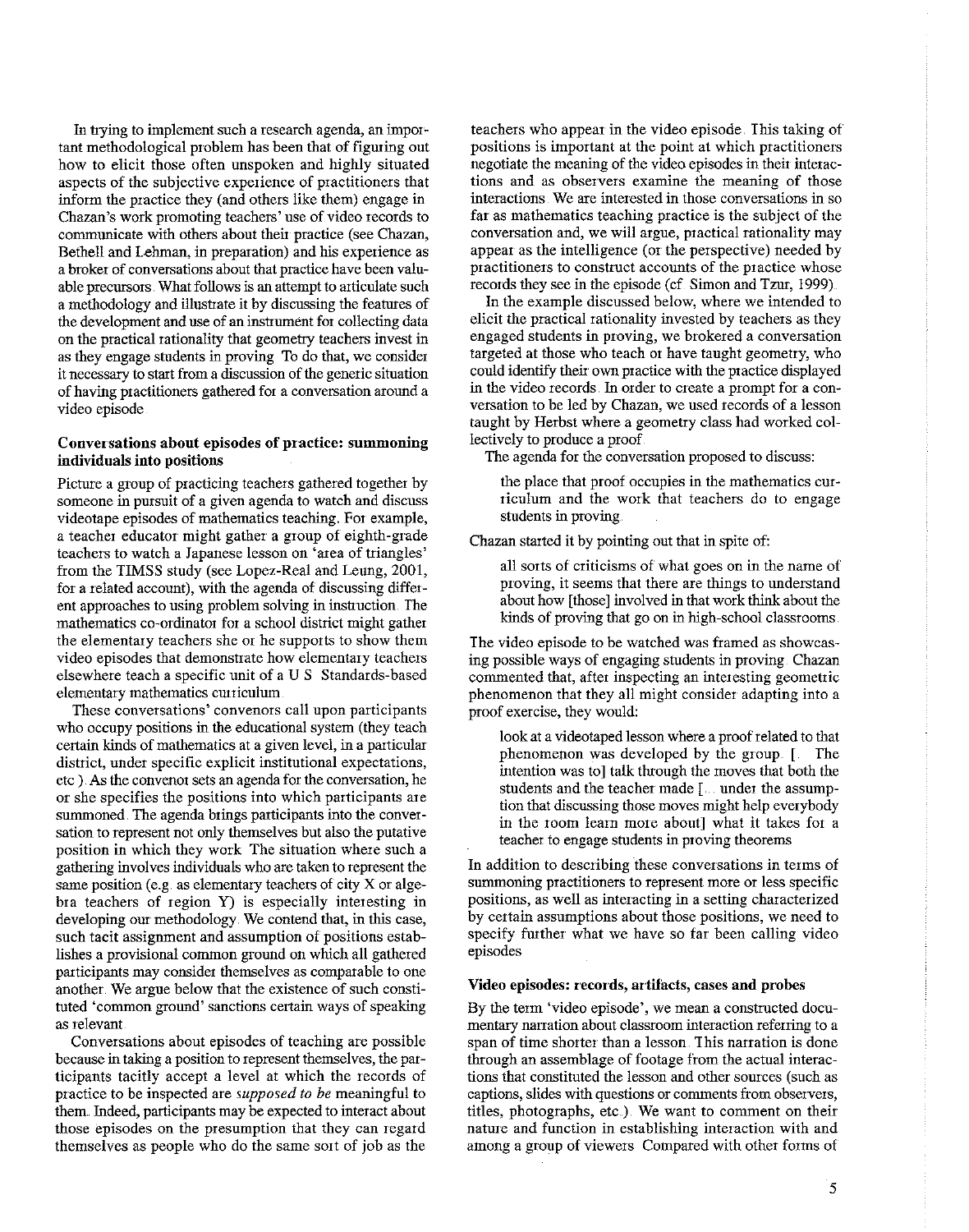**narration, the specific nature of video episodes is multifaceted, as episodes are at the same time both records and**  attifacts - resembling as well as depatting from the reality they narrate (Hall, 2000) There is also a dual function for **these video episodes They act as cases of a common prac**tice that binds gathered practitioners as colleagues. They also serve as probes that test individuals' sense of belonging to that common practice and help reveal deeper regulatory commitments and dispositions that condition which practices belong and to what extent

## *Records and artifacts*

Lampert and Ball (1998) use the term 'record' to speak **about how video episodes create a memory of a practice,**  thus making that practice available for inspection For those purposes, it is obvious that video episodes are better than other records of classroom teaching. Videotape shares with other kinds of records the capacity to create opportunities for repeated inspection of a practice at a more leisured pace. than the richer, but also more fleeting, experience of actual practice in real time. All sorts of static records from a lesson pale when compared with video episodes with regard to their capacity to porttay the reality they point to as much and as dynantically as possible.

Furthermore, as shown so effectively for the case of photography in Michelangelo Antonioni's *Blow Up* (1966; see also Cortazar, 1959/1983), the records themselves may **afford visibility at several scales, supporting at one time the**  ( appeatance of) visibility of objects or actions that were not real (or realized) before (see also Ball and Lampert, 1999) Unlike other media, the realism of video (or film) cannot **be underestimated as one considers it a record. Film critic**  Stanley Kauffmann (2002) writes:

Even trick photography photographs the tricks, sweeps them into the real [. ] The camera certifies the existence of what it looks at (p 24)

Yet, in spite of all the richness of information that video **episodes as records of practice can provide, that information is neither comprehensive nor impartial Technical and**  conceptual choices and constraints place bounds on what those episodes may offer As Hail (2000) points out, video **recording understood as the production of a narrative implies a multitude of assumptions concerning how the**  real-world phenomenon being displayed is relevant to the questions being asked. A video episode cannot be thought of as a portrait of a reality that might be checked independently - that reality is done and gone.

**Yet, it invites the viewer to reconstruct a possible reality**  from where that episode conid have come and may even provide ground rules for doing so in a coherent way. In this sense, a video episode is comparable to the petrified bones of a prehistoric animal that a paleontologist might find in a rock formation, that could help her notice what the skeleton of the animal constructed from these bones might have been like. The petrification process is so altering that the bones actually found may never actually become part of the reconstructed skeleton Nevertheless, it is because of that altering process that those bones have been preserved in a relatively usable form

Leaving the question of intention aside, the process of

**editing videotape is analogous to petrification in that, in order to preserve a record that can be used for certain purposes, it creates an artifact The episode may be an effective**  prop for a conversation about teaching practice of the kind recorded because of the creative (thus, altering) work done in editing (adding commentary, emphasizing, filtering noise, labeling, organizing, parsing, shortening). For that very reason, the comments that participants make about what they **see in a video episode cannot just be taken at face value,**  but need to be interpreted (Pinnn, 1993)

The interesting quality of video episodes of teaching is that they are at the same time both records of and free-standing artifacts - that they come across as portraits and yet **necessarily require reconstruction. Since the viewer must**  relate to a video episode as both record and attifact, it makes sense to ask what kind of thinking and talking a video episode may bring about related to the actions that it  $re-cre$ *ates* The exatnple we discuss below allows us to illustrate how the dual nature of episodes as records and artifacts may potentially elicit the practical rationality of mathematics teaching

# *Proving that the angle bisectors of opposite angles oja parallelogram are parallel*

**The video episode used in the conversation we report on was**  constructed from footage from a lesson taught by Herbst in a regulat geometry class, taken mostly by high-school sophomores. In that lesson, the class had collectively formulated and proved the claim that the angle bisectors of a patallelogram intersect at the vertices of a rectangle (see Figure I)



*Figure I. The angle bisectors of a parallelogram intersect at the vertices of a rectangle* 

**The lesson was part of a review section on quadrilaterals**  that took place shortly before the mid-year exam and it was announced to students as an opportunity to review quadrilaterals for that exam. As the class formulated and sought to justify a conjecture about the quadrilateral determined by the **intersection of the angle bisectors, the teacher insisted that**  they prove it and encouraged the use of the two-column proof format to conceive of and write their argument The **video episodes used in the conversation that we report on**  included selected footage from an eighteen-minute segment This segment slatted with the teacher writing the following statement on the board:

MNOP is a rectangle as long as ABCD is a patallelogram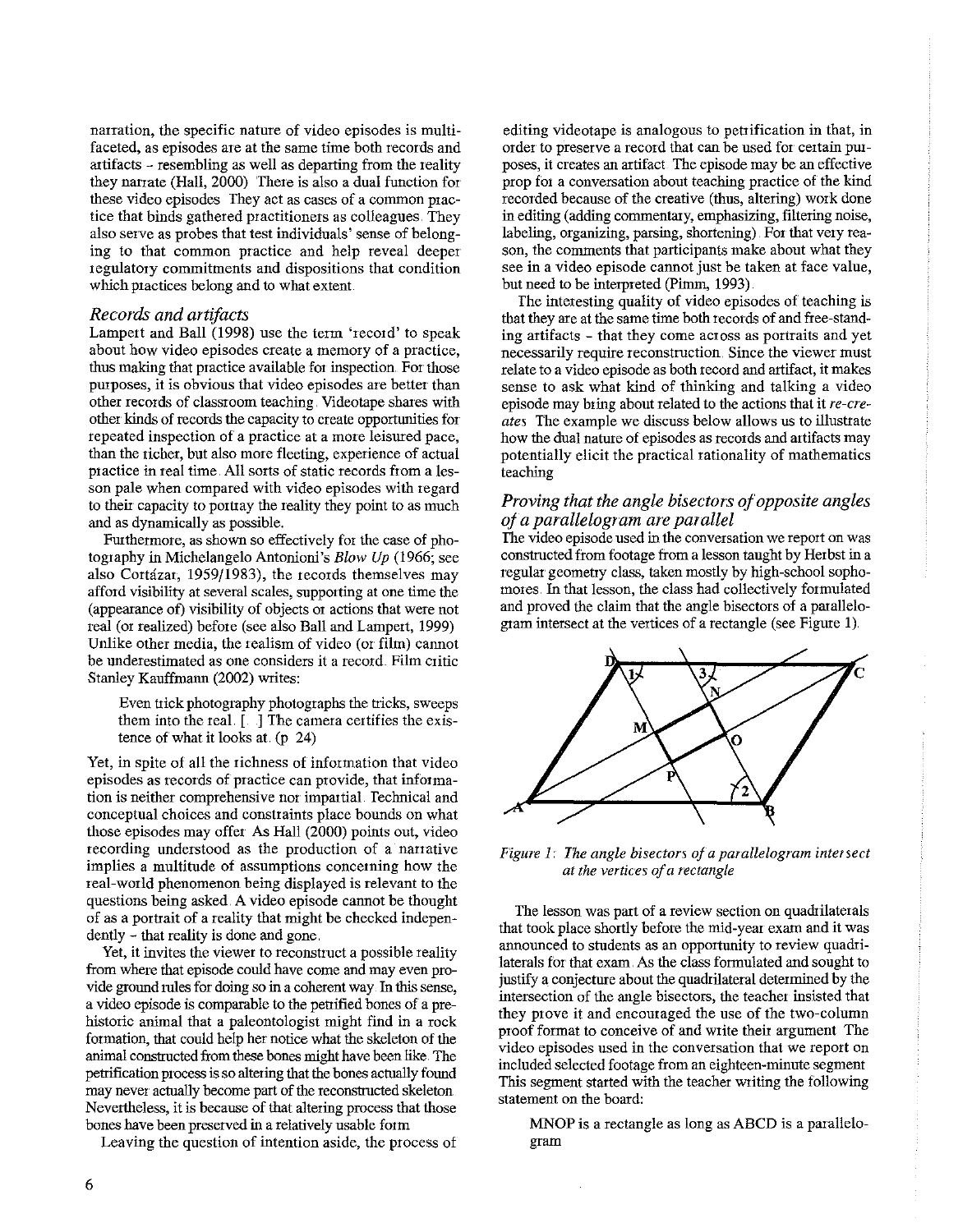He then issued an invitation to the students: "Let's Wtite a proof for that one"

The teacher recognized one student, Adtian [1], as having an idea for a proof and invited him to come up to the board to get the proof started. (A sketch similar to Figure 1, but without any marked angles, was on the board at the time) Not recognizing the need to prove that pairs of angle bisectors were parallel, Adtian tried to start from the assumption that quadrilateral MNOP was a parallelogram and offered to prove that it had a right angle. But many in the class protested, pointing out that he could only assume the given quadtilateral, ABCD, to be a parallelogram, not MNOP As Adrian could not then make an argument for why MNOP would have to be a parallelogram, another student, Eamon, who claimed to know what to do, was asked to go to the board.

Eamon found himself in difficulty. He was not sure whether in order:

to prove that they're [the bisectors] parallel [he should ] just say that since they're [the opposite angles] both equal, the bisectors would be parallel.

The teacher limited himself to inviting the class to help Eamon After a long silence, Anton commented from bis seat that bis 'problem' was not

know[ing] how to [use the fact that those were] bisectors [in] proving them parallel.

Eamon spent several minutes and a number of false attempts tinkering with how to use alternate interior angles to prove the bisectors were parallel but to no avail, until he said:

All I'm saying is I'm stuck on this step. Cause after this step it'll be easy

**The teacher took Eamon's comment as a request:** 

Oh, so what you're saying is that if you could presume that the [angle bisectors] are parallel you could con**tinue** 

When Eamon agreed, the teacher suggested to the class:

Why don't we let him go ahead and then we'll complete the details

He let Eamon take as given that bisectors were parallel and told the class that:

We will need somebody to come up with an argument for that [later]

As it turned out, Eamon went back to his seat shortly thereafter and Adrian came back to the board to proceed with his original idea for arguing why MNOP would have a right angle. As he was doing that silently on the board, the class discussion went back to why the bisectors would have to be parallel. Eamon and Mark insisted on them being parallel because of their being equidistant, Anton interjected that it just happens that they are parallel as one draws them and Todd suggested thinking of linear pairs but could not complete an idea Adtian left bis proof that the figure had a right angle for a moment to provide an oral argument for the bisectors determining congruent corresponding angles:

Because, um, this angle  $[points to angle 2 - see Figure]$ 1] is equal to this angle [points to angle 3], because of parallel lines [pointing to DC and AB]. And, um, this angle [pointing to angle 2] is equal to *this* angle [pointing to angle 1], because they're half of an opposite, opposite angles of a parallelogram. [2]

Eamon could finally express orally how Adrian's idea would imply that angle bisectors DM and BO would be parallel But the argument was never written on the board, as Adrian went back to proving that MNOP had a right angle and the class moved to considering that part of the argument.

## *Records and artifacts elicit the practical rationality of mathematics teaching*

The observation that video episodes are both records and arti**facts that require the viewer simultaneously to observe and**  reconstruct helps us conceive of a methodology for surfacing elements of the practical rationality of mathematics teaching: specifically, for crafting a video episode as a probe into that practical rationality The above example helps point out how that might work One of the important choices that we made in selecting footage for the episode included not showing how the lesson had started and, in particular, not showing the diagram that had initially been given to students

The episode displayed several instances of the difficulty that some students had in developing an argument for the assertion that the bisectors *had* to be parallel (and even recognizing the need to prove it) As participants in the con**versation discussed the episode, they attempted to recon**struct those elements of context They made assumptions, asked questions and passed judgements on how the task had been set up They recognized that to receive a worksheet such as that shown in Figure 2 or a diagram such as that shown in Figure 3 could make a difference to the students' capacity to consider what was needed for a proof



**ABCD is a parallelogram If you draw its angle bisectors, what can you tell about the intersection points of those angle bisectors?** 

Figure 2: Worksheet as originally given to students



*Figure 3: A possible figure given to prove that MNOP* is *a rectangle*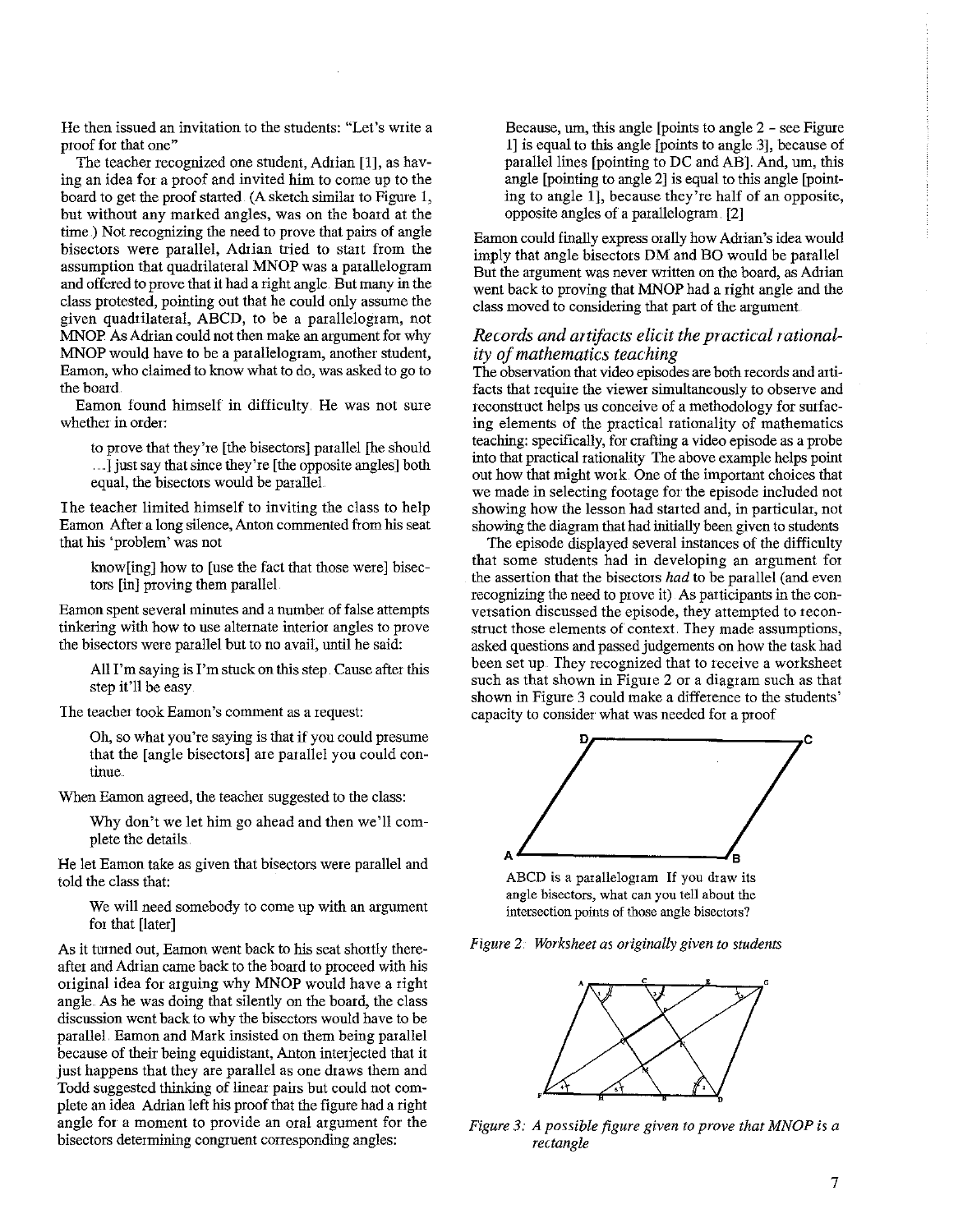Such a recognition implied differential expectations placed on students - the participants did not think that most students could be expected to look for relationships among elements of the figure unless the relevance of those elements was indicated to them With this assumption, they provided us with confirming evidence for the conjecture that teachers who are committed to engaging students in proving are disposed to setting up a proof exercise in ways that lay out some of the substance of the proof (see Herbst, 2002a).

We consider the disposition to provide students with some of the substance of the proof as an element of the practical rationality invested in engaging students in proving. This disposition was made visible because the situation of watching this video episode with others who teach students to prove statements in geometry required not only watching and understanding a record, but also investing theit practical rationality in recreating crucial missing pieces of the episode To show how such video episodes may enhance one's chances of eliciting the practical rationality of mathematics teaching, we discuss further how these records/ artifacts function in the context of a conversation among practitioners

## Cases and probes

A video episode used to create a context for a conversation among practitioners may create a sense of resemblance with the experience of the viewers, as well as provoke a rupture with it. The efficacy of video episodes in prompting a conversation about the practice of the practitioners involved rests on the capacity of these video episodes to function both as cases and probes

In observing that the agenda for a conversation summons participants to represent positions, and in assuming that a video episode portrays a reality relevant to those so positioned, we underscore that a conversation refers to more than the particular actions displayed The agenda - even a default agenda of judging the teaching that is seen - imposes on the gathered practitioners the need to consider the episode as a case of something larger to which they all should be able to relate by virtue of the position they occupy in the educational system

In order for such talk around a classroom episode to function as a conversation about a practice, participants must identify the characters in the episode with positions that they and theit students might occupy and identify the displayed actions with tasks that characterize their own teaching of mathematics In particular, even when looking at episodes from other cultures, practitioners brought into such conversations are obliged to consider that they might be engaged with an experience that unfolds under comparable institutional conditions as theit own teaching Seen in this way, as an occasion when institutional positions are gathered around a case of their everyday action, conversations open a window into the work of teaching mathematics

As practitioners' positions are summoned to a conversation, they bring with them taken-as-shared ways of parsing and organizing such experience. Thus, accounts of practice produced through those conversations may yield access to the normal conditions of work that make it possible for teachers to consider words like 'lesson', 'problem' or 'concept' as viable, common categories for talking about practices as different as those of Japanese and American mathematics lessons (Stigler and Hiebert, 1999).

The opportunity to interact about a video episode that records experiences similar to those that participants share and yet requites the reconstruction of pieces of those experiences may lead them to express the categories that ordinarily organize what is believed common in all participants' experience These categories that practitioners may use so transparently to relate video episodes to their own experience not only include general terms like 'lesson', 'problem' or 'concept' They may also include standard ways of labeling action (both in terms of what counts as a meaningful action to be labeled and how much detail the label should include; see Mason, 1999)

Geometry or algebra teachers may use expressions like "doing triangle proofs" or "deciding which graphs are functions" to point to actions that they deem to be rather precise. Those expressions which may seem over- or under-specified for people who occupy other positions are, however, sample elements of the common language that practitioners may recognize as appropriate for the position they have been summoned into A video episode can be seen as a case of their practice in so far as a conversation among practitioners who occupy similar positions to those recorded in the episode might take place in a language similar to the one they might use to express their own experience to colleagues. [3]

But a gathering of practitioners representing a position can only become a real conversation about practice rather than solely about the episode observed to the extent that the practitioners gathered feel they have something particular to say. And this can only happen if the episode can at one and the same time narrate a case akin to what participants do as well as different from what they do As practitioners are gathered to observe an episode that is represented in ways that come close to their everyday experience, implicit questions are asked of them- "Might this be you?" or "Might this happen in your class?"

The viewing of an episode may create identifications between practitioners and actors in the episode (teacher or students) and precipitate feelings of sympathy as well as feelings of outrage. The episode may as well provoke reactions to the presumption that the episode in any way narrates a story about them (in the sense of being a story about the mathematics teaching that they do) Practitioners may be provoked by the expectation to see action in the video as akin or alien to their own experience [4]

Thus, as we consider a conversation as a gathering of position representatives in response to an agenda and as appealing to individuals' identification with the episode's characters in spite of the agenda, we think that video episodes are not only cases but also probes comparable to Rorschach ink-blots. That is, they function in a conversation as stimuli for eliciting not so much readings of the objective stories narrated in the episodes but rather as subjective structures that participants use to (re)construct those stories in ways that make sense for those who hold the positions they do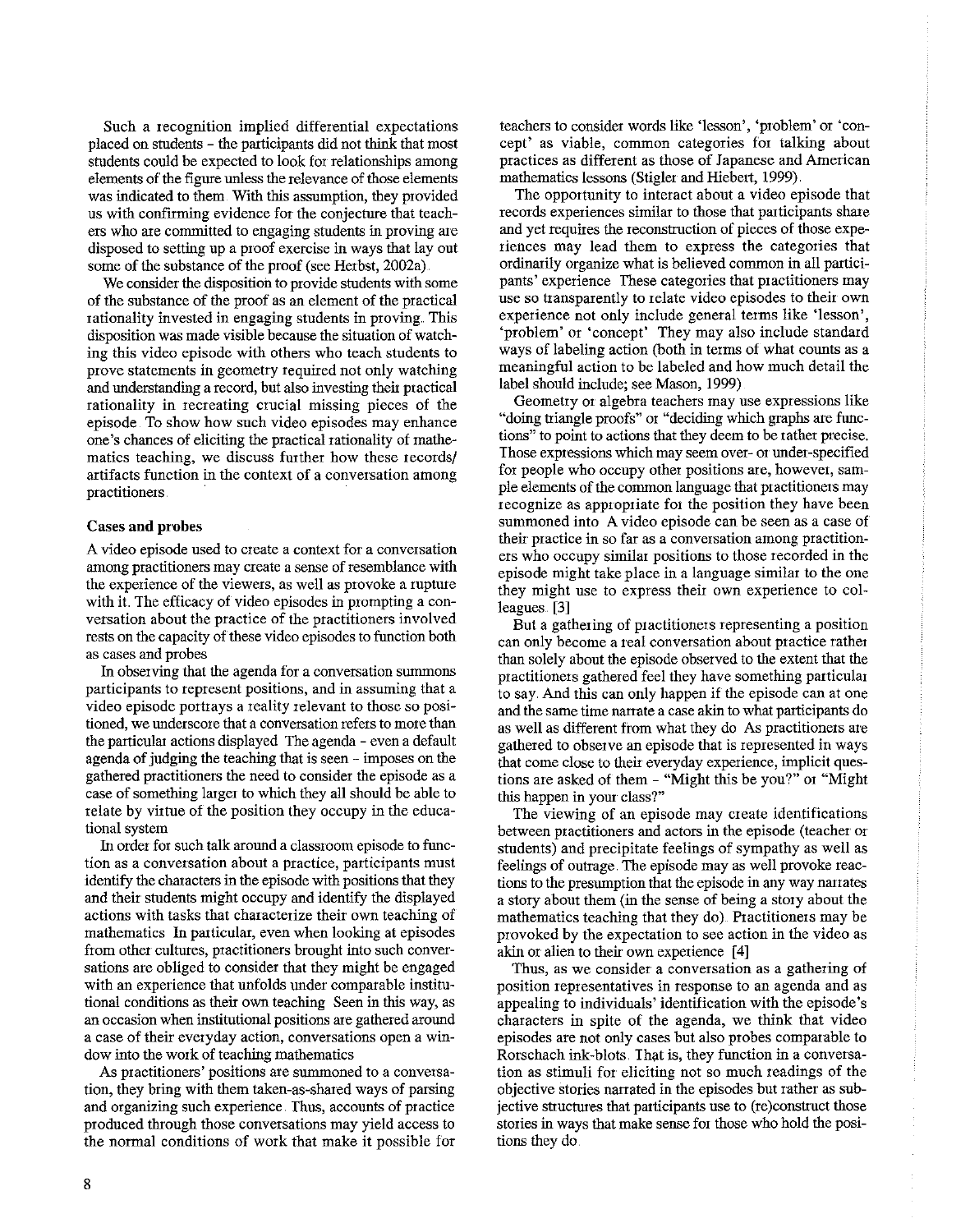An episode may indeed probe the sense of resemblance **with a viewer's own practice. By negotiating the conditions**  under which that sense of resemblance can be maintained (or **else rejected), viewers may fmd in their reactions:** 

things that [they] might never have owned up to in a cooler discussion. (Pimm, 1993, p 29)

**These conversations around videotaped episodes are also interesting because, as practitioners observe and identify with the characters in action, the regulatoty presence of the**  group may help them realize that they are experiencing those feelings in a situation that they participate in by virtue of the position they hold Thus, the episode is not just a catalyst for unconstrained sympathy, criticism or other personal feel**ings, but serves as a detonator of constrained reactions,**  regulated by the need to maintain a sense of resemblance with the group of viewers

These responses expose not just what individuals personally know or feel about the experience recorded in the episode and its relationship to the experiential world of the individual practitioners. Their reactions to the experiences recorded in the video episode also account for why those feelings and thoughts are legitimate for somebody in the **position they are representing. By virtue of the viewers' ability to reconstruct the experience of the episode as something**  akin to his or her own, their reactions to the episode also point at and offer a possible rationale for the issues that are hard to assimilate.

The problem of understanding the meaning of practition**ers' accounts of specific events has been addressed from a variety of perspectives. Some have put an emphasis on the**  subjectivity of the individual practitioner. The presumption **is that practitioners' accounts of specific episodes point at**  more general aspects of their individual identity (say, personal knowledge or beliefs) which explain the opportunities to learn that they might offer their students (e g Cooney, 1985; Thompson, 1992) Other perspectives emphasize structural characteristics of the practice of teaching mathe**matics and how those characteristics impose conditions on**  what teachers may do in their classrooms. The presumption is that practitioners' accounts of specific episodes point at **more objective stiuctures of instructional systems (say, the**  didactical contract; Brousseau, 1984, 1997) which explain the opportunities to learn that get developed (Sensevy *et al.*, 2000)

**Conversations around records of practice combine both of**  these perspectives, letting positions speak through the voices of individuals and in so doing flesh these positions out, endowing structure with texture We suggest that, where the agenda summons participants to engage a language of resemblance, and the episode also probes individuals' sense **of resemblance, the kinds of reactions that practitioners manifest as they engage in conversations about video**  episodes provide glimpses of the practical rationality of mathematics teaching To illustrate further how the role of **video episodes as cases and probes can help elicit the prac**tical rationality of mathematics teaching, here is an extract from the conversation where one geometry teacher responds **to an episode by making some comments about his own**  teaching.

## 'Moving away from formality' or breaching expec*tations of order?*

The following dialogue shows how, near the end of the conversation about the video episode described earlier, three teachers, Adam, Mia and Paul [5], talk with Herbst and Chazan about students' making problematic assumptions. (Other participants and observers were silent during this interaction- ellipses marked by '. 'simply indicate a pause, not excised material)

- Adam:
	- I try to get my class to . move away from some of the formality of the two-column proof. And talk about .. you know what we gotta know is this . so let's not get into too much of trying to prove this is tme and in some of the idea And I try to err on the side of . where the crux of the argument really lies and ask them what you have to spell out and not kind of the truer details ofit. . . So we don't get bogged down with details. And try to get in part of the argu**ment versus get in just some of the details**  that were sure that step one is right and step two is the right thing and how do you say that and .. you know.
- Mia: Okay, I'm going to say it. Okay, the one example you gave where the kid just said, okay I know these two angles are complementary so this angle has to be ninety But he didn't write that formally out into the proof, which would actually take several steps
- Adam: We'd have to dot all the i's and cross the t's
- Mia: And you're saying it's better and you try to be more relaxed like that in your own **classroom? That's what you're saying?**
- Paul: But don't you run into 'where you draw the line' problems? Because later on those kids were wrestling with the concept that the **bisectors emanating from opposite vertices**  were parallel and it seemed obvious to them, but do you let them leap over that **when.**
- Adam: No I think that's where you have to realize **where you draw the line Because you can't leap over that point, because they**  think that's an important issue to see kind of the chain of the argument and how the chain kind of fits together and to me that was the crux of that particular argument
- Paul: Yeah. I would think that in every classroom you'd have to reach sort of an equilibrium as to you know. On the one end of the spectrum is spending a whole period just proving that this is a right triangle or this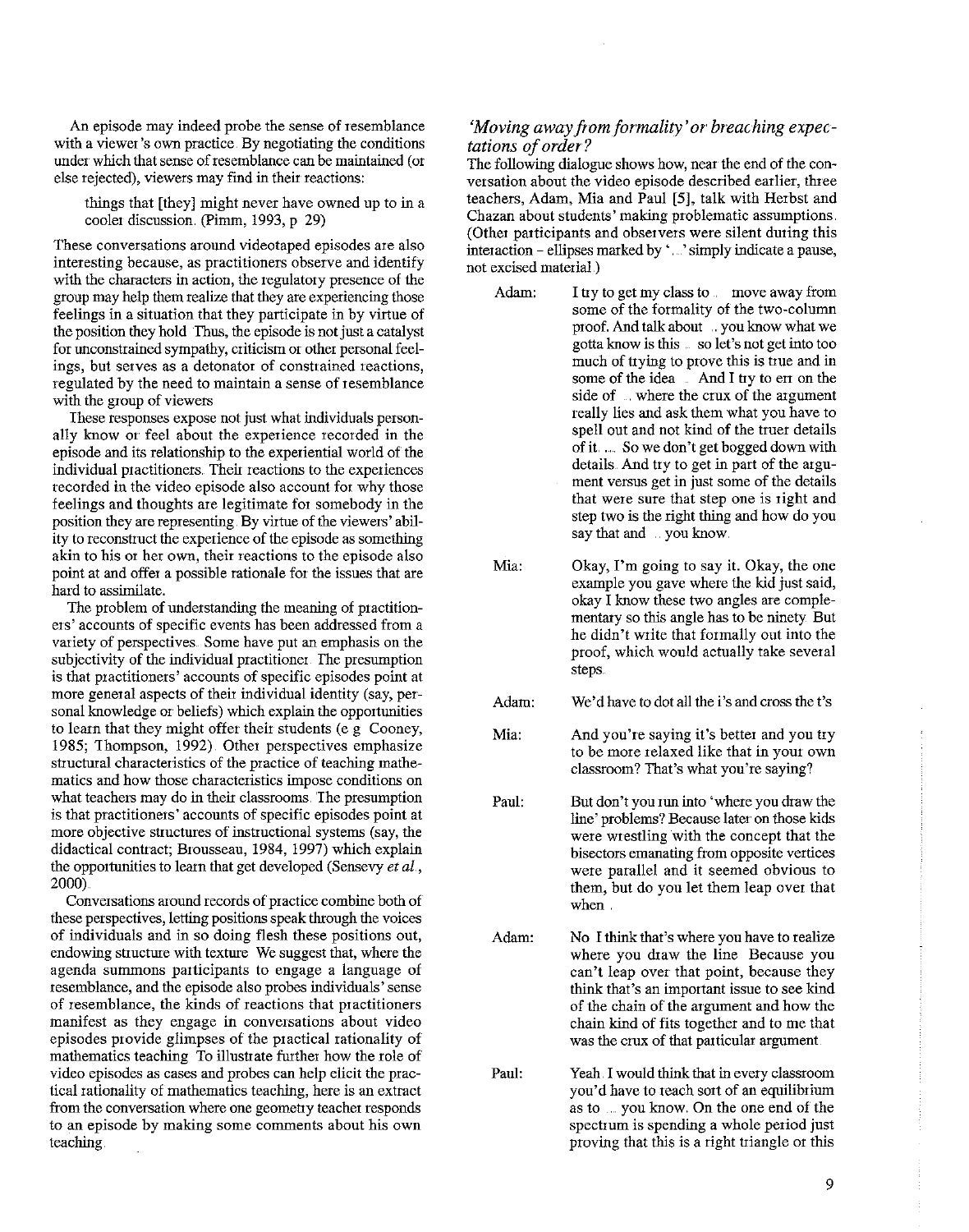is a triangle that the angles add up to one hundred eighty degrees At the other extreme is just kind of brushing over everything and saying 'Well, it certainly looks true, so let's accept it'.

- **Patricio:**  In fact, it was very difficult When Eamon said, 'I'm stuck on this step because after this step it will be easy' What I chose to do was to say, 'well, let's assume it's tiue and go on', but I had mixed feelings about that all the way through
- Adam: Why don't you think about doing a proof in mathematics? I mean if you take a proof **in mathematics you say, 'You know, I'm**  stuck here, but I'll just assume that if I come back to that I can figure that out, I'll just jump ahead and see if the rest of the thing works out' And if it works out then you go back and you pick that step up So, I mean, I don't think that's out of the realm of what real mathematicians do

## *Resemblance to and contrast with what is customary in engaging students in proving*

The episode had been presented to the group as a case of **engaging students in proving The actions were shown as**  records from an actual lesson - in the form of five video excerpts Our editing of the video had reduced spans of time in which students were silent, but indicated the amount of time that had elapsed through the changes in video excerpts as well as in the transcript given to participants

The episode could potentially appeal to participants' identification with the practice displayed in various ways. For example, the task students in the video were undertaking was directly related to concepts that students usually learn in geometry (such as properties of angles determined on parallels cut by a transversal or relations among the angles of a triangle) As with many geometry teachers, the teacher in the videotape expected students to nse the two-colurun format to give a proof The action took place in a regular classroom and students had difficulties knowing how to justify state**ments in a proof similar to students observed in other**  situations (see Herbst, 2002a)

As can be seen from the dialogue quoted above, partici**pants took the episode as a case for discussjng issues about**  engaging students in proving which were more general than the particular difficulties encountered with proving the inside quadrilateral to be a rectangle Expressions such as "the crux of the argument", "the formality of the twocolumn proof'' or "the proof would take several steps" point to a level of discourse more general than the particulars of the proposition being proved At that level, the video episode **could create resonance with the proving practices that the**  participants might consider customary in geometry classes (beyond whether the particular problem displayed in the video episode would normally be solved in a geometry class)

**However, the episode showed a lesson where students**  produced a proof in conditions that in many ways contradicted what Herbst (2002a) has characterized as the customary way the didactical contract on proof is negotiated. The way in which students had come to develop a proof could probe participants' sense of what is normal in engaging students in proving. Through an analysis similar to the one provided by Herbst, we could anticipate why, from the **perspective of an observer, some aspects of the presented**  episode would seem out of place for the participants. Such anticipation built on the notion that the teacher's work engaging students in proving (in U.S high-school geometry, at least) is regulated by a didactical contract that privileges form and sequence in proving.

Using that notion to analyze the task and its enactment, we had identified several aspects of the work of the teacher in the episode that showed him breaching the conditions imposed by the didactical contract. In particular, the teacher had not told the students that they had to prove that the bisectors were parallel. We conjectured that viewers might **see how, having drawn the bisectors themselves, students**  might take for granted that the bisectors just happened to be parallel, and thus not realize that there was a connection with the fact that they had started from a parallelogram, somefhng which they should prove

We further thought that viewers would not deem to be normal the teacher's failure to ensure that students acknowledge the need to prove the connection at the outset (e.g. by indicating explicitly what conditions had to be proved) Fur**thermore, the suggestion that Eamon assume the bisectors to**  be parallel and that he go on with the proof was something that we anticipated would fly in the face of normal practice

Similarly, we hoped the lack of the presentation of reasons in Adrian's final argument for the parallelism of two bisectors might be considered on the fringes of standard practice Finally, something that we thought was particularly probing about the teacher's management of the production of this proof was the long time he spent having students work on one problem *The* teacher might have reduced that time had he taken a more active role in pointing out which angles to **consider or which properties to use** 

We thought, therefore, that those features might probe the participants' sense of resemblance with the teaching **recorded on the video, in particular their views of how the**  proof for the parallelism of the bisectors was developed Based on that analysis, we introduced each video excerpt **with questions or comments meant to focus attention on**  events that might precipitate participants' reactions. For example, we titled one of the excerpts *I'm stuck on this step, 'cause after this step it will be easy* and came to a cut right after that utterance. We titled the subsequent excerpt *Letting Eamon assume bisectors are parallel why would you do that?* **and included Eamon's utterance once again, fol**lowed by the teacher's suggestion that he make that **assumption** 

**In making those choices, we foresaw eliciting partici**pants' sympathy with the teacher's situation of having a co-operative student in difficulty doing a proof at the board We also hoped to probe participants' sense of resemblance **with the ensuing teacher action, prompting them to discuss**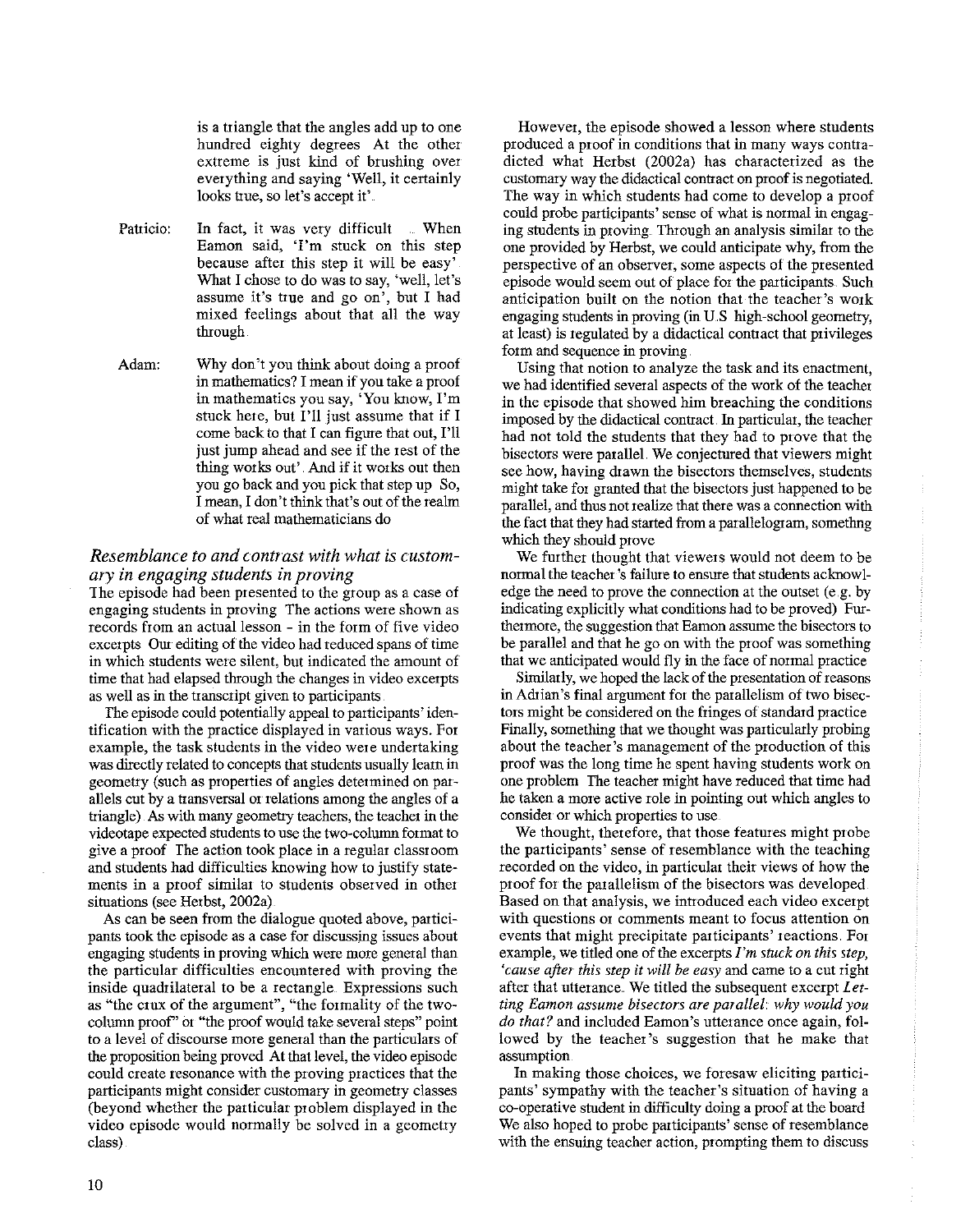whether and how this episode was similar to but different from what they customatily do Finally, we expected that as patticipants engaged in such discussion they would explore with us elements of the shared but often unspoken rational**ity that they invest in constructing what is normal or** customaty in engaging students in proving

They might, thus, bring to the surface and enable us as **observers to start to ascertain what constitutes the bound**aries of the mathematics teaching practices ordinatily enacted, as well as the regulatory mechanisms of these practices customatily enacted by those in the positions summoned into the conversation. We might also be able to find out how those mechanisms allow individual practitioners to bring the different commitments, beliefs and knowledge they might hold into their practice in addition to coming to know how things ate seen as legitimate within the shared sense of resemblance constructed by a group of peers **in the educational system.** 

In a way, all conversations around video episodes could be examined as providing some degree of access to the rationality that is specific to the practice of those positions summoned to speak The example that we show intends to illustrate that these conversations can also be used as a blueprint to create experiments to explore hypotheses about the practical rationality of mathematics teaching In the case discussed, the conversation provided pilot data yielding **some confirmation of and enrichment to the conjectures**  made about the work that a teacher is required to do when engaging students in proving

## 3 .. **Practical rationality and proving in geometty**

**A careful analysis of the conversation we have been refer**ring to is beyond the scope of this article, as our present purpose is simply to illustrate how video episodes can elicit conversations that bring to the surface elements of the prac**tical rationality of mathematics teaching. We want to note,**  however, how what Adam, Mia and Paul said provides an observer with a chance to see elements of that practical rationality activated and used in a patticulat situation both to value and regulate variations in the way practitioners engage students in proving

**These participants were able to contribute to the conver**sation because they had to confront an episode that in specific moments probed their shated sense of resemblance with the teaching displayed, inviting them to react. As they **did so in the context of a group conversation, they were**  pushed toward not just reacting on the basis of what they personally believed, but also on the basis of what might be acceptable for them to say to their colleagues in the group.

What ate some of the elements of practical rationality that are visible tinough those quoted exchanges? Many issues **could be commented on, but we concentrate on just one**  Adam seemed disposed towatd appreciating classroom **mathematical activity in so far as it relates to "what real**  mathematicians do" which appeared in patticular to justify why it would be acceptable to encourage students to make **provisional assumptions.** 

In the process of atguing that those were indeed grounds for appreciating the episode, he shared the rationale under which the episode would have been regarded as odd. His

observation that the class was doing what real mathematicians do was juxtaposed with the presumption that a teacher would customatily make students spell out "the truer details of it", making sure "that step one is right and step two is the right thing and how do you say that"

Without necessatily opposing the relevance of "what real **mathematicians do" in valuing classroom activity, Paul**  pointed to a possible risk in allowing students that choice, **noting that, as a result, students might not even recognize**  that something had to be proved because it seemed obvious to them. According to Paul, it might become a problem, or at least an extra expenditure, for a teacher who allows students to make provisional assumptions to be able later to enforce that those assumptions need to be questioned. Paul pointed to the complications added to the work of the teacher by the need to engage in such negotiations, complications that may feel avoidable when the universal expectation is to proceed through a proof in sequence, justifying everything.

**At a previous point in their conversation, Mia indicated**  that she often tries to persuade her students that geometric proofs are useful to them beyond geometry, that proofs enable students to develop habits of clear and orderly reasoning that they might use elsewhere - a variation of the century-old, mental discipline atgument for justifying the need to study geometry (Herbst, 2002b) This helps to understand why she would suggest, in a later exchange with Paul and Adam, that students do see disorganized proofs as outside the reahn of what mathematicians do

The disorganization that Adam considered productive and authentic seemed to raise problems for Mia who, thinking on behalf of her students, might adduce that activities that promote disorganization are not those that provide the discipline sought Thus, dispositions toward the authenticity of the activity of proving, the legitimacy of the end product and the possibility of claiming that the activity and the product ate useful for students are brought to the discussion as Adam, Mia and Paul discuss the making of a provisional **assumption as a step toward proving a conjecture** 

**The inspection of a conversation like this one can help**  explain phenomena that are observed in ordinary practice Why might it be unlikely that a geometry teacher would do what the teacher in the video episode did, namely assign a task that contains several unspecified things to be proved and encourage students to assume they had taken care of one **in order to go on? The conversation points to a possible tension that such an action might confront the teacher with**  Seeing students engage in activity that exhibits valuable, authentic mathematical characteristics might delight a **teacher. But, at the same time, a teacher might also realize**  that such an action could jeopardize students' ability to know **when a result has been proven** 

A teacher's commitment to mind the mathematical qualities of a task and the requirements of his 01 her position to mind the legitimacy of the product shaped tinough the task **might come into tension if a teacher were to encourage students to make these provisional assumptions. Thus, the precaution, willingness or reluctance of a teacher to promote**  such way of working could be justified in terms of how a teacher prioritizes those conflicting elements in the particu**lar circumstances where he or she works**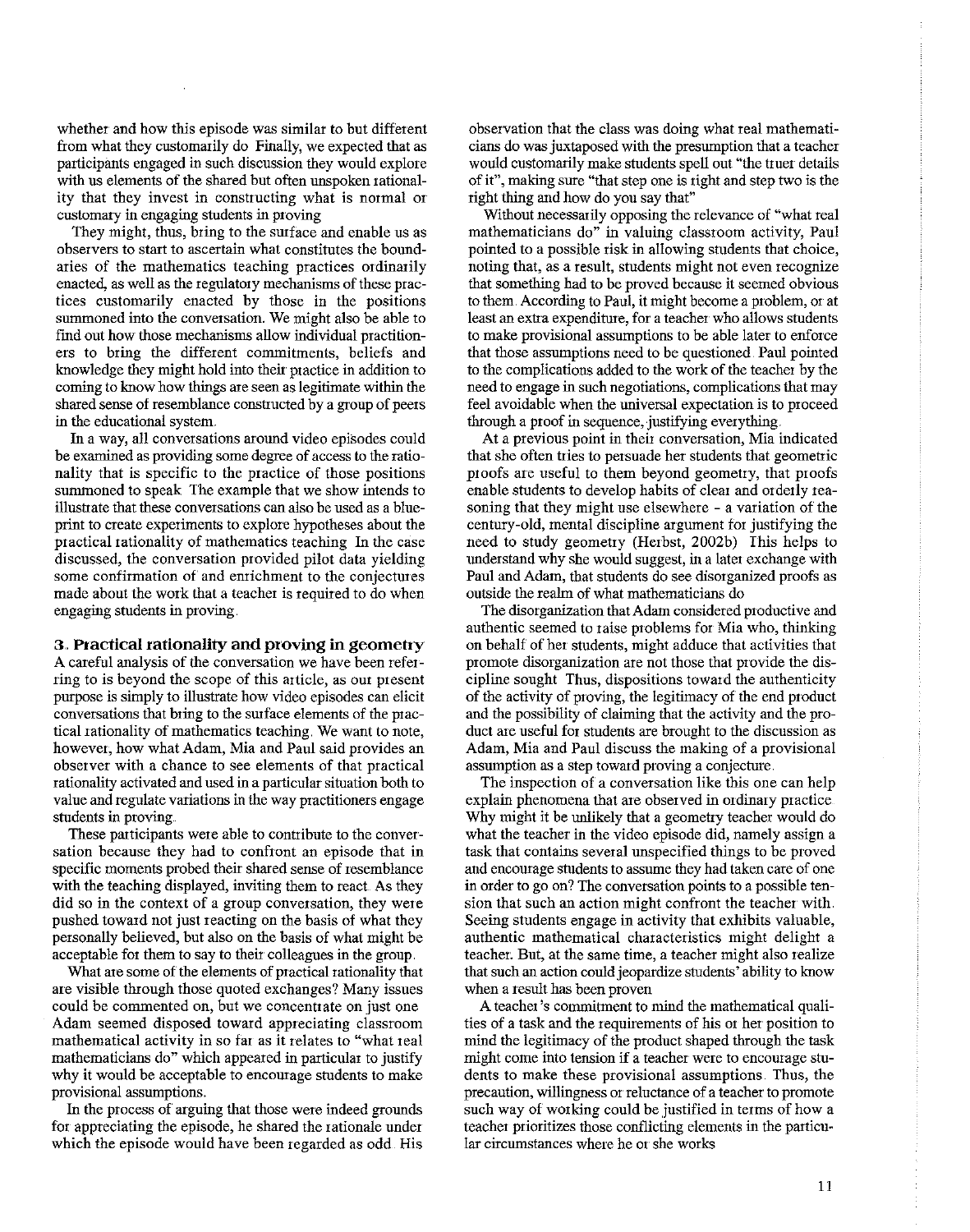Such prioritization might, according to the situation in which the class is involved, also depend on what the teacher implicitly feels it makes sense to do. Because the episode **enabled participants to observe students' mathematical**  engagement with a proposition which they had to formulate **and justify and, at the same time, was predicated as a case**  of the institutionalized, general skill of 'doing proofs', **opposing dispositions were activated** 

**One can observe in classrooms a customary separation**  between the activities of coming to know (or discovery) and of proving, It might very well be explained as an outcome of **the need to exorcise the tensions that those opposing ele**ments might create. If, in contrast to this separation, the symbiotic relationship between proving and coming to know that obtains in the discipline of mathematics were to take hold within school geometty classrooms, teachers may need **to learn how to live with, and manage, that tension** 

The oppottunity to foresee how potentially conflicting elements might regulate what teachers (think they might) do in their classrooms is an outcome of the methodological choices we made, namely confronting a group of colleagues **involved in similar· practices to a video episode where some**  ordinary characteristics of that practice are altered. [6] Such a way of working has the potential to uncover in the long term a host of the dispositions that regulate a practice such as teaching high-school geometty. In the next section, we discuss how this example and the methodology we use can help conceive of and study more generally the notion of a practical rationality of mathematics teaching

## **4. Describing practical rationality: various dispositions**

Many educators point out the limitations of standard ways of speaking about teaching (e g Chazan and Ball, 1999) and suggest that we need better language for describing teaching As Lampert (2001) says:

But there is as yet no coherent ttadition of scholarship whose purpose is to look across stories and identify the complexities of practice in a way that is as multi**focal as the work itself; nor is there a professional**  language that goes very far beyond the anecdote or 'case' for talking about practice in a way that captures the multiple ways in which any teaching action may be working to link students and content. (pp. 27-28)

Yet, it is Lampert herself who has made key contributions in this direction. In her seminal piece, 'How do teachers manage to teach?', Lampert (1985) describes teaching as a practice that requires teachers continually to manage dilem**mas in which different commitments enter in conflict Lampert's notions of commitments and dilemmas have**  found use primarily by scholars studying their own teaching practice and who have access to a large set of records of practice (e.g. Ball, 1993; Chazan and Ball, 1999). In these **circumstances, the practitioner has direct access to his m her own commitments and experiences of tensions in teaching**  Furthermore, he or she may be able to claim that there exist **relationships between the commitments in tension in an**  episode of practice and dilemmas that are operative beyond the particular actions in the episode.

But what is a dilemma for one teacher is not necessarily a dilemma for another And teachers who might seem to share committnents often mean quite different things despite using the same words Furthermore, sometimes people act in ways that an observer can describe as coping with (or avoiding) a tension or dilemma, though they are not necessarily **conscious of such a situation (Cohen, 1990; Herbst, in**  press). To what extent, and on what basis, can relationships between commitments and dilemmas be hypothesised to **exist beyond the limits of one person's practice or consciousness? To what extent are those relationships between**  commitments and dilemmas arguably likely or unlikely in particular *kinds* of teaching whose general characteristics are being sought at the same time that its dilemmas are being identified in specific episodes?

As suggested by descriptions like those of Ball (1993), Chazan and Ball (1999) and Herbst (in press), the notion that teachers have to manage dilemmas or tensions that are characteristic of the practice of teaching is a useful tool to **generate** *post-hoc* **explanations of teachers' actions Yet, to**  be able to account for change and stability in classroom **practice requires developing conceptual tools to** *anticipate*  those actions that are possible or can be expected and to estimate the likelihood of those actions. Indeed, all conceiv**able actions are not created equal: some may feel natural,**  others acceptable, yet others regrettable and others still not **even viable** 

With these goals in mind, we return to the context of con**versations with practitioners around video episodes of classroom practice. We have outlined how conversations**  around video episodes might open windows into the practical rationality of mathematics teaching Practitioners' words and deeds in the context of such conversations may amount to saying 'This is how I feel about what I have seen and this is why it is proper or improper for somebody in my position to feel like that'. The institutionally bound position and the experientially situated person are able to speak at the same time, contributing both the stable, formal relationships of the position and the ttansient feelings of kinship of the **person to the conversation. They can do that because a prac**tical rationality, one characteristic of the toles that actual teachers play in their positions through time, is shaping those actual utterances so that they are acceptable for the many voices that they have to articulate.

Building on Lampert's notion of commitments, we draw **on the notion of** *dispositions* **from the reflexive sociology**  of Pierre Bourdieu as a term to describe a scholar's hypothe**ses about elements of practical rationality. Dispositions are "categoties of perception and appreciation" (Bourdieu and**  Wacquant, 1992,  $p_{n}$  11) that help a scholar reconstruct the regulatory mechanisms of action in context. Dispositions are **neither individual commitments nor institutional requirements; they are** *like* **requirements in so far as they create a**  sense of intersubjective normality but they are implicit; they are *like* committnents in that they accommodate personal preferences, though they are also ttansposable among people who do similar work [7]

Dispositions are shaped through time as agents work in **institutions, but are activated for particular situations lived**  by individuals. We postulate that conversations about a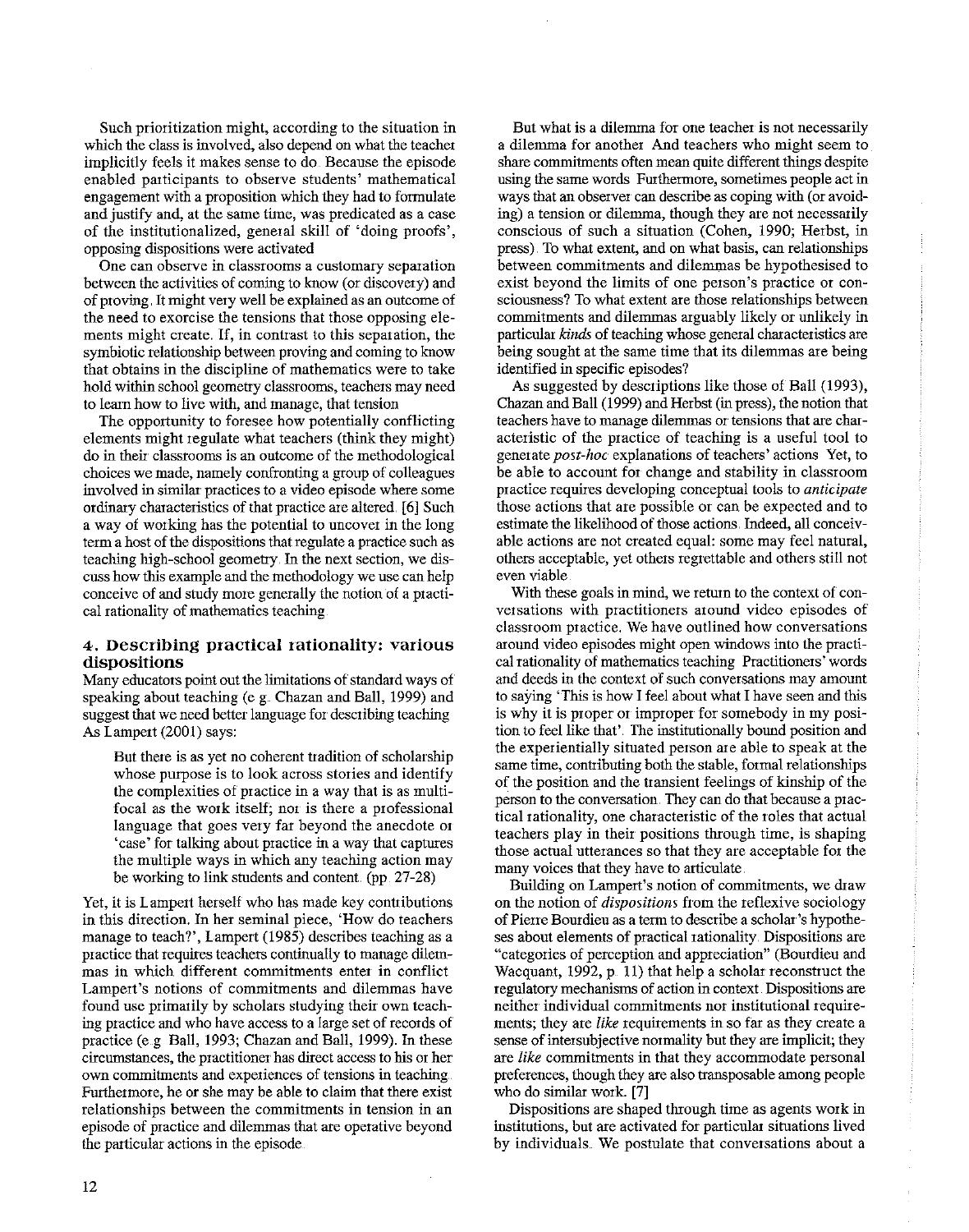specific event activate certain dispositions in practitioners that help them say what they think or feel within the situation where they are saying it. By making hypotheses regarding what those dispositions could be, through inspecting and comparing specific utterances in these conversations, we can desciibe practical rationality as a netwotk of dispositions activated in specific situations and anticipate possible tensions that might surface in the context of particular lessons that embody those situations

Practitioners' conversations about video episodes in which competing dispositions have been hypothesised as being activated can help confirm, refute and refine those hypotheses. Dispositions uncovered in the way individual practitioners respond to episodes might also help predict what kind of dilemmas teachers might have in the future as they engage in actions that activate those dispositions Such conversations are places to look for more general statements of the elements in tension that produce dilemmas (in a practice of teaching broader than the actual episode, broader than the practice of the individual featured in the episode) This may help express dilemmas not just as proper to an episode at hand but rather as endemic to the work involved in (a 'kind' of) mathematics teaching (see Ball, 1993).

Postulating the existence of a practical rationality of mathematics teaching helps conceive of it as a unique practice that accommodates diversity within resemblance at the price of positioning and valuing different 'kinds' of teaching in different ways To pursue a theoretical characterization of this practical rationality as a network of dispositions can provide the means not only to describe action in context and explain its phenomena after the fact, but also explain in advance how some of those phenomena result from conflict or differential prioritization of activated dispositions

A 'kind' of teaching might thus be exemplified in particular ways of acting in particular contexts - and it could be described as a network of differentially prioritized dispositions that produces it The consistency of such a characterization could be probed and imptoved on through prediction and expeiimentation that makes structured use of conversations about video episodes Such a way of building a theoty of the practice of mathematics teaching can also help understand problems of change and stability in teaching practice, as well as appreciate better what it takes to enhance communication across 'kinds' of teaching

#### Acknowledgements

The authors acknowledge comments from Elizabeth Moje on a previous version of this article Patiicio Herbst acknowledges the suppott (REC 0133619) and Dan Chazan the partial suppott (REC 9805289) of NSF grants in the writing of this article

## **Notes**

[1] All student names are pseudonyms

[2] Angles were not marked or numbered on the board; the authors have introduced those marks to facilitate the readers' understanding of Adrian's indexical expressions

[3] Similar things may occur in more diverse groups of observers as well, but the dynamics might be a bit different Imagine, for example, being a former teacher in a diverse group of educators and feeling that one must speak from that position, regardless of whether or not one is still, truly, a teacher

[4] By saying this, however, we are not suggesting that practitioners must feel a complete kinship with the teaching that they see in a video episode We are suggesting that some aspects of episodes might elicit these feelings and those might be interesting beyond their relationship with the agenda of the convenor of the conversation

[5] Mia and Adam were at the time teaching geometry and Paul had taught it in the past (all teacher names are pseudonyms)

[6] The ethnomethodological notion of 'breaching experiment' (Mehan and Wood, 1975, pp 23-27) has been a source of inspiration in thinking about this strategy

[7] Terms like 'commitments' and 'requirements' are particularly useful as interface terms to inquire about dispositions - they support the interaction between observer and practitioners in structuring a conversation (giving language as well as creating ways to refine hypotheses): for example, "Your initial joy seeing that Ms. B pursued S's idea seemed to indicate your commitment to take students' thinking seriously, but then I sensed some of you were expecting her to do something other than what she did"

#### References

Antonioni, M. (1966) *Blow Up* [Film], produced by Carlo Ponti.

- Ball, D (1993) 'With an eye on the mathematical horizon: dilemmas of teaching elementary school mathematics', *The Elementary School Journal*  93(4), 373-397.
- Ball, D. and Bass, H (2000) 'Making believe: the collective construction of public mathematical knowledge in the elementary classroom', in Phillips, D (ed.), *Constructivism in Education. Opinions and Second Opinions on Controversial Issues* (Yearbook of the National Society for the Study of Education), Chicago, Il, University of Chicago Press, pp. 193-224
- Ball, D. and Lampert, M (1999) 'Multiples of evidence, time, and perspective: revising the study of teaching and learning', in Lagemann, E. and Shulman, L (eds), *Issues in Education Research: Problems and Poss·ibilitie.s,* San Francisco, CA, Jossey-Bass, pp 371-398
- Bourdieu, P. (1985) *Distinction: a Social Critique of the Judgement of Taste*  (trans Nice, R.), Cambridge, MA, Harvard University Press
- Bourdieu, P (1998) *Practical Reason,* Palo Alto, CA, Stanford University Press
- Bourdieu, P and Wacquant, L (1992) *An Invitation to Reflexive Sociology*  Chicago, Il, The University of Chicago Press.
- Brousseau, G (1984) 'The crucial role of the didactical contract in the analysis and construction of situations in teaching and learning mathematics', in Steiner, H -G (ed ), *Theory of Mathematics Education* Occasional paper 54, Bielefeld, Germany, IDM, pp. 110-119
- Brousseau, G (1997) *Theory of Didaaical Situations in Mathematics Didactique des Mathimatiques 1970-1990* (Balacheff, N, Cooper, M, Sutherland, R. and Warfield, V, eds and trans ), Dordrecht, Kluwer
- Chazan, D (1990) 'Implementing the Standards: students' microcomputeraided exploration in geometry', *Mathematics Teacher* 83(8), 628-635
- Chazan, D. (1995) *Where Do Student Conjectures Come from? Empirical Exploration in Mathematics Classes, East Lansing, MI, National Cen*ter for Research on Teacher Learning, Michigan State University.
- Chazan, D and Ball, D (1999) 'Beyond being told not to tell' For the *Learning of Mathematics* 19(2), 2-10
- Chazan, D, Bethell, S and Lehman, M. (eds) (in preparation) *Embracing Reason. Egalitarian Ideals and High School Mathematics Teaching*
- Chevallard, Y (1991) *La Tramposition Didactique. du Savoir Savant au*  Savoir Enseigné (2nd edn), Grenoble, La Pensée Sauvage [The Didactical Transposition: from the Knowledge of the Expert to the Knowledge Taught]
- Cohen, D (1990) 'A revolution in one classroom: the case of Mrs. Oublier , *Educational Evaluation and Policy Analysis* 12(3), 327-345
- Cooney, T (1985) 'A beginning teacher's view of problem solving', *Journalfor Research in Mathematics Education* 16(5), 324-336.
- Cortázar, J. (1959/1983) 'Las babas del diablo', in Cortázar, J., Ceremonias, Buenos Aires: Seix Barral, pp 201-215. [The devil's slobber]
- Davis, P. and Hersh, R. (1981) *The Mathematical Experience,* Boston, MA, Birkhäuser.
- Gillies, D. (ed) (1992) *Revolutions in Mathematics* Oxford, Clarendon Press
- Hall, R (2000) 'Videorecording as theory', in Kelly, A and Lesh, R (eds), Handbook of Research Design in Mathematics and Science Education Mahwah, NJ, Lawrence Erlbaum, pp 647-664